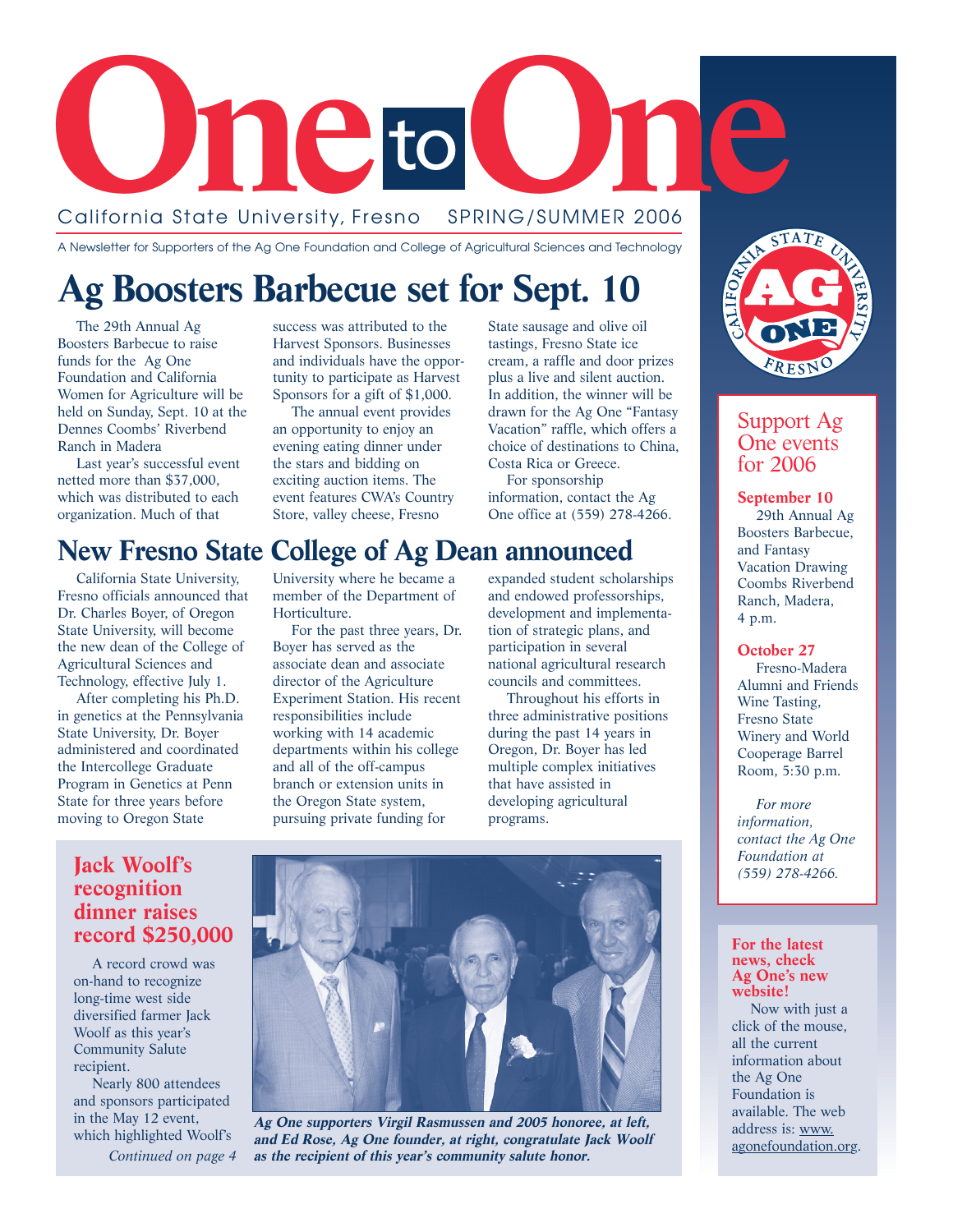# from the **president**

A wise man once declared "Service to others is the price we pay to live in this world". The volunteer board members of Ag One, members of various committees and, of course, the tireless staff, all deserve thanks for their dedicated support and service to our Foundation.

As we conclude another academic year at Fresno State,

#### *Tim Vaux Ag One Foundation 2006 President*

we can look back with pride at our

accomplishments. We held successful fundraising events in Modesto and Bakersfield. Our annual Ag Boosters BBQ had a record turnout. The annual Common



Threads luncheon was its usual resounding success. The recent Turf Day golf tournament and Community Salute to

Jack Woolf each established new revenue records. Ag One board members also hosted graduates and their families at *Continued on page 6*

# **from the dean**

As you will find chronicled in this issue of the newsletter, the Spring semester was packed full with event after event. Certainly, one of the biggest and most exciting was to see another group of seniors complete their requirements for graduation and officially become alumni of Fresno State. We wish them the best!

Another event that was extremely well received was the Community Salute honoring Mr. Jack Woolf. It was an outstanding opportunity for hundreds of associates, friends

#### *Daniel Bartell Dean, College of Agricultural Sciences and Technology*

and family to recognize one of the major framers of Valley agriculture and a man who has given back time and time again to his community.

Activities of this nature are the signature of what Ag One is all about; for sure we salute all the hundreds of volunteers, donors and alumni who donate time and effort on behalf of the College and its students. Many



thanks! The last event that I would mention will occur June 30. I will be "passing the baton" if you will, as

I step down as dean and Dr. Charles Boyer (Oregon State) steps into the position. It's been a real trip these last 14 years serving the College and working with folks like you. A lot has been accomplished and more remains to be done. With your continued support, Ag One, the College and Dr. Boyer are assured of ongoing success.

![](_page_1_Picture_18.jpeg)

There has never been a better time to be a student at Fresno State and especially a student who is pursuing a degree in the College of Agricultural Sciences and Technology!

• Support to students is highest among all other colleges and schools – for the upcoming academic year more than \$400,000 will be awarded to deserving students – half of this is coming from Ag One. In fact, the Ag One Endowment Fund is well on it's way to reaching \$5,000,000!

• The graduate program is building momentum and support to students is growing here too. The recent estate gift

#### *Alcidia Freitas Gomes Executive Director / College Development Director*

from Dr. John M. and Cora G. Harvey will provide approximately \$75,000 additionally each year with priority given to graduate students. Dr. Harvey earned a biology degree from Fresno State. His career spanned 37 years with the USDA/ARS Horticultural Research Laboratory in Fresno. His wife Cora grew up on a dairy farm in the Hanford area and worked for many years as a bookkeeper for an automobile service business in Fresno.

![](_page_1_Picture_24.jpeg)

• The community supported in a very big way Jack Woolf as this year's Ag One Community Salute honoree. His

children surprised everyone by matching what was raised. Because of this support, \$12,500 will be awarded each year to deserving students who are studying in the area of water and agricultural business.

The momentum is building in so many areas – these are only a few of the great things that alumni and industry are doing to help insure that Fresno State is an engaged university in the area of advancing world class agriculture.

#### **2006 AG ONE DIRECTORS Doug Benik** Dalena/Penrose & Associates Fresno

**Hal Bolen II** Bolen, Fransen & Russell, Fresno

**Ann Bridges** Hartford Investment Management AgriFinance,

Fresno *Vice President* **Fermin Campos** Campos Bros., Inc., Caruthers **Jerry DiBuduo**

Ballantine Produce Co., Fresno **Mark Dutra**

Paul Reinhart, Inc., Fresno **Daniel Errotabere** Errotabere Ranches, Riverdale **Linda Glassman** Britz Fertilizers, Inc., Fresno

*Secretary* **Darla Harrel-Skinner** Hewitson Enterprises, Inc., Avenal **R. Todd Henry**

Westside Farming, Fresno **Larry Melikian** Fresno **Mitch Metzler** RCO Ag Credit, Fresno **Kirk Mouser, Jr.** Paramount Farms, Lost Hills **Pat V. Ricchiuti** P R Farms, Clovis **Paul Rollin** Sweet Haven Dairy, Riverdale **Rod Stark** Kingsburg Land Bank, **Kingsburg Cristel Tufenkjian** Kings River Conservation District, Fresno *Treasurer*

Dupont, Fresno *President*

**Marsha Vucovich** Fresno Equipment Co., Fresno **Chuck Ware** Wilbur-Ellis, Madera

**Gary Wiens** PG&E, Fresno

**Sarah Clark Woolf** Fresno

**STAFF Daniel P. Bartell** *Dean*, College of Agricultural Sciences and Technology

**John Ganahl** *Legal Counsel*, Dowling, Aaron & Keeler, Fresno

**Bob Glim** *Advisor*

**Alcidia Freitas Gomes** *Executive Director/College Development Director* **Christy Melvold** *Program Coordinator*

**Thomas L. Hunt, CPA** *Auditor*, Thomas L. Hunt & Co., Fresno **Harry Karle**

*Advisor* **Margie Upton** *Administrative Assistant*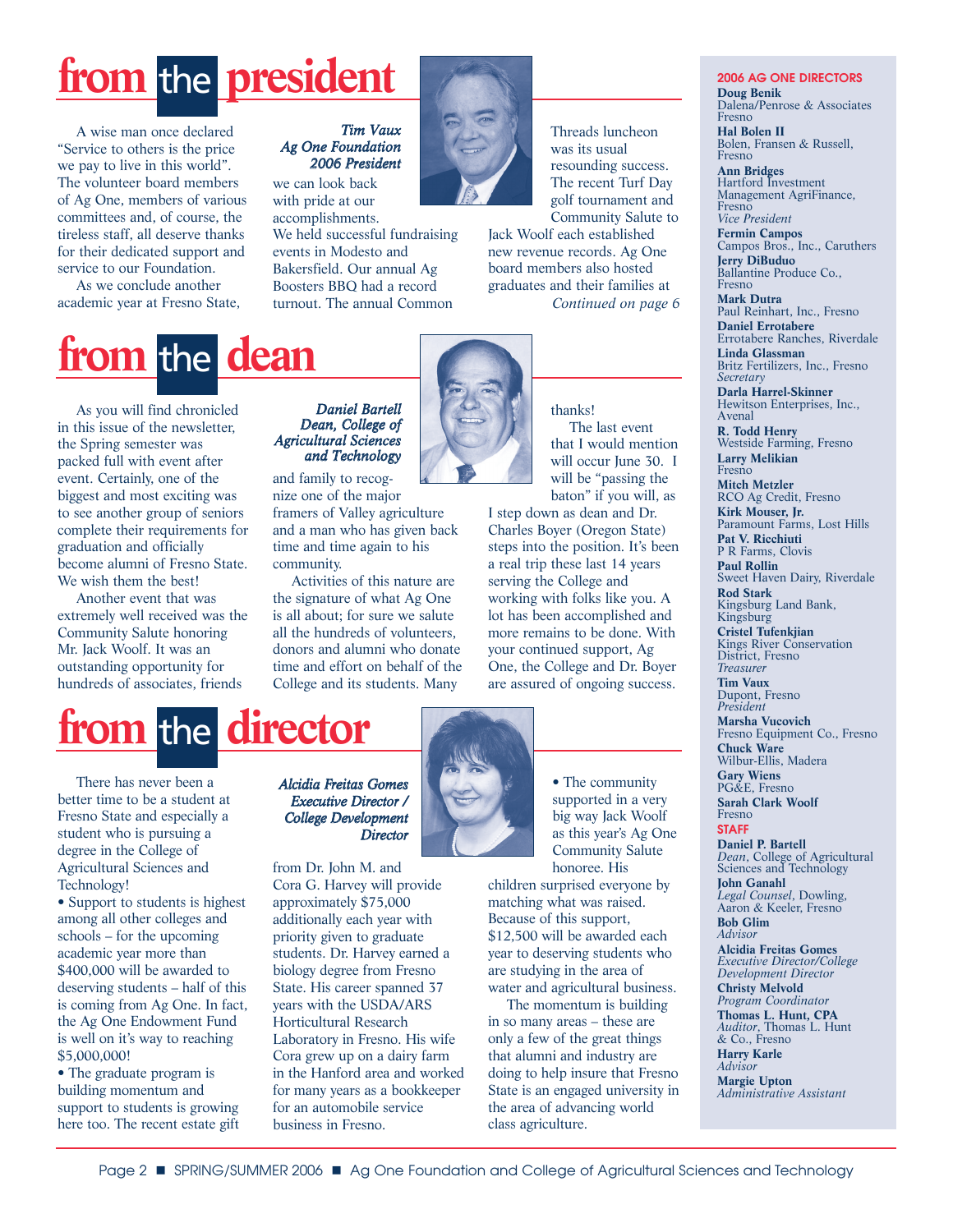# **Common Threads Award Program celebrates 10 years**

What started with a \$250 grant from the Irvine Foundation 10 years ago, has grown into a well-known and popular special event honoring women in agriculture. This year, the Common Threads Program reflected on the past 10 years while continuing its salute of San Joaquin Valley women who have made a difference in their communities and in agriculture.

As in the previous nine years, the 2006 Common Thread honorees were active members of their respective communities and all have ties to agriculture. Honored at the April 7 luncheon were Barbara Chrisman, of Visalia; Gay Hooper, of Hanford; Milenda "Millie" Meders, of Chowchilla; Sue Safarjian, of Kingsburg; and Patricia "Pat" Wickstrom, of Hilmar.

A special award was presented this year to Carol Chandler, a Selma area farmer and active volunteer. Chandler was presented with the Tapestry Award for her mentoring abilities and her volunteer service in "wide and varied venues," said Co-chair Kim Rogina. Chandler is active in the fields of education and agricultural advocacy. She currently serves on the California State University Board of Trustees, and is involved in California Women for Agriculture and other organizations, including the Common Threads Committee.

In accepting the award, Chandler encouraged luncheon

![](_page_2_Picture_5.jpeg)

**The 2006 Common Threads honorees are, from left, Pat Wickstrom, Barbara Chrisman, Sue Safarjian, Milenda Meders, Carol Chandler and Gay Hooper.**

attendees to "volunteer forever!" She added, "Volunteerism and philanthropity is alive and well in our Valley, especially in our agriculture."

Tulare County honoree Chrisman has extensive volunteer activities, and plays an active role as ranch manager for the family cattle and walnut agricultural operations. Active in the Tulare County Farm Bureau, Cattlemen's and Cattlewomen's associations, California Women for Agriculture, and Valley Oak SPCA, Chrisman said the Common Threads Program is,"a great program for raising money for many charities." She added, "I never dreamed I'd be here with the likes of the past winners. I am truly grateful."

The Kings County recipient Hooper's major contributions have been to the Kings County Fair and 4-H and Future Farmers of America programs. She also is active in the

California Women for Agriculture and American Heart Association. In accepting the award, Hooper said, "Kindness and respect are observations I've noted about people in agriculture."

The importance of agricultural education is what directed volunteer activities for Milenda Meders, of Madera County. A long-time supporter of the U.C. Extension Service, Meders, also has been recognized for her work with the Madera District Fair and Chowchilla Water District. "I look for any efforts to support Cooperative Extension and the Valley's water supply," said Meders.

Kingsburg's Safarjian has extensive volunteer service in the local health industry, serving on the board of the Selma District Hospital Foundation and as a volunteer at Kingsburg District Hospital. The former Kingsburg Chamber of Commerce Citizen of the Year accepted the Common Threads award saying, "A giver sleeps well, and a taker eats well."

Wickstrom, of Hilmar, contributed much of her volunteer time to benefit education, serving as a member of the Merced County Board of Education for 25 years. She also has held leadership roles with local youth, church and community organizations. "Community service is a common thing. I was raised to do community service," said Wickstrom.

The awards are presented in partnership with the Ag One Foundation, Fresno State's College of Agricultural Sciences and Technology and the California Agricultural Leadership Foundation.

In addition to Rogina, the Common Threads Committee members include Karri Hammerstrom, Kingsburg, cochair; Amy Bartell, Fresno; Ann Bridges, Sanger; Carol Chandler, Selma; Amy Christensen, Sacramento; Alcidia Freitas Gomes, Fresno; Debbie Hurley, Dinuba; Debbie Jacobsen, Easton; Shirley Kirkpatrick, Exeter; Barbara Matheron, Hilmar; Christy Melvold, Fresno; Nancy Pitigliano, Tipton; Rod Stark, Fresno; Marlene Thrasher, Fresno; Betty Young, Merced and Sarah Clark Woolf, Fresno; and honorary members Cindy Myers, Visalia, and Soapy McCarthy Mulholland, Porterville.

![](_page_2_Picture_17.jpeg)

**Jack Stone and Committee member Shirley Kirkpatrick visit at the reception.**

![](_page_2_Picture_19.jpeg)

**Ross Borba, Jr. buys a winning raffle ticket from Dean Dan Bartell.**

![](_page_2_Picture_21.jpeg)

**Holly King and Committee member Rod Stark enjoyed the successful event.**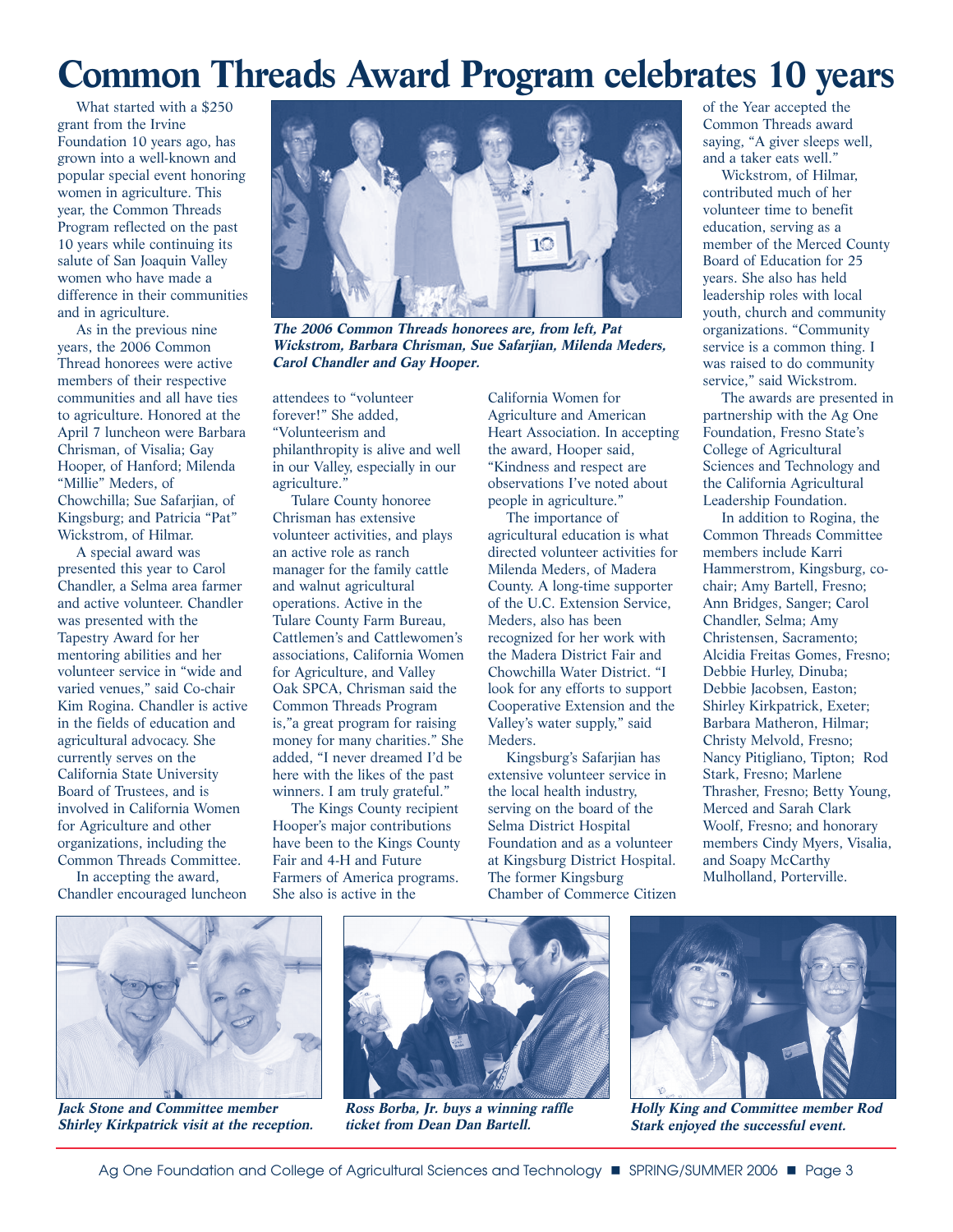## **Ag One Turf Day is a winner**

The 35th Annual Ag One Turf Day Golf Classic at the Madera Golf and Country Club proved to be a success for golfers and the Ag One Foundation alike.

With more than 110 golfers and participants, the annual event raised more than \$11,000 to help support the College of Agricultural Sciences and Technology. Special thanks this year go to Aon Risk Services, the lunch sponsor; Hewitson Farms the

![](_page_3_Picture_3.jpeg)

**The Tree Iron Award (tree lopers), last place "honors" went to the team of Raymond Saldana, Charles Jackson and Jorge Ramirez (from left to right).**

dinner sponsor; and Premier Fine Jewelers of Fresno, the grand prize raffle sponsor. The Turf Day Golf Classic began in 1970 as a means of

![](_page_3_Picture_6.jpeg)

**Taking first-place honors were, from left, Bob Atkinson, Jess Diaz, Gary Bacome, and Bill Tasker.**

drawing plant science department alumni back to the university for fun and fellowship. For the past several years, the event has been open

to alumni and friends from the entire College of Agricultural Sciences and Technology.

### **2006 Community Salute deemed huge success**

contributions in the development of diversified agriculture on the west side of Fresno County. He also was noted for his volunteerism and community service to helping make the communities of Fresno and the agricultural industry a better place. *Continued from page 1*

A native of Arizona, Woolf has almost a lifetime of involvement in the cotton industry, having started out working for the Anderson Clayton Corp. After serving in World War II, that involvement led him to Russell Giffen, who brought Woolf to the west side to work for the large farming operation.

In the 1970s, as the breakup of larger land-holding occurred on the west side, Woolf began to farm on his own. Today, Woolf and his family oversee a diversified farming enterprise that includes tomatoes, garlic, cotton, wheat, wine grapes, almonds and pistachios. In addition, he is involved in the Harris Woolf California Almond processing plant, Los Gatos Tomato Products processing plant, Huron Ginning Company, Woolf

![](_page_3_Picture_14.jpeg)

**Jack and Bernice Woolf were recognized by family and friends.**

Nursery, and Cal-West Rain, an irrigation design and supply company which served as the naming sponsor for the event.

Woolf has served on the board of several entities, including Westlands Water District who served as the dinner sponsor, Fresno Metropolitan Museum, KVPT-Channel 18, Clark Museum in Hanford, and University of Santa Clara. He also served on the Fresno County Grand Jury. His philanthropic efforts have been with California State University, Fresno, University of Santa Clara, Fresno

Metropolitan Museum, Santa Catalina School in Monterey, KVPT Channel 18, Clark Museum, and St. Agnes Hospital.

Woolf is the eleventh Community Salute honoree since the event was established in 1987 to recognize individuals for their service to agriculture and commitment to the community. Proceeds from the event established the Ag One- Jack Woolf Scholarship Endowment fund, which will benefit students pursuing studies in the areas of water and agricultural business in the College of Agricultural Sciences and Technology. With a surprise matching gift from the Woolf children, \$250,000 will be placed in the endowment.

Serving as honorary cochair of the event was Price Giffen, Winston P. Handwerker, John C. Harris, Larry Isheim, Jim Martin and Tim Vaux.

The 2006 Community Salute Planning Committee included Hal Bolen II, Ann Bridges, Susan Der Manouel, Jerry DiBuduo, Al Dingle, Mark Dutra, Dan Errotabere, Anne Franson, Linda Glassman, Alcidia Freitas Gomes,Teresa Groppetti, George Helvey, Jim Martin, Christy Melvold, Karen Morais, Pat V. Ricchiuti, Marlene Thrasher, Tim Vaux, Dwight Wiegand, Sarah Woolf, and Gary Wiens.

Thank you to the more<br>than 100 organizations and individuals who served as sponsors for the 2006 Ag One Community Salute honoring Jack Woolf.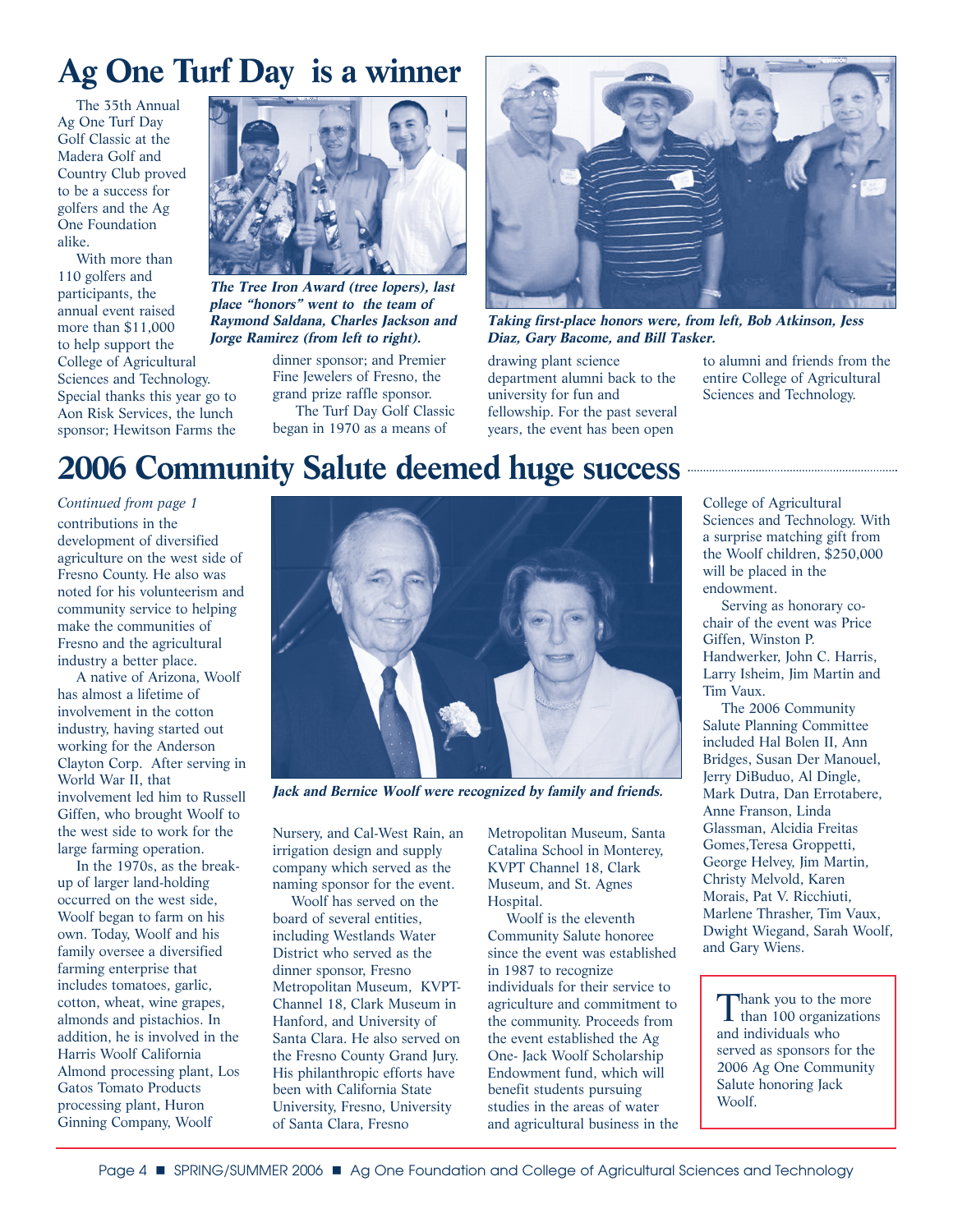### **Agricultural students to benefit from Harvey Estate bequest**

California State University, Fresno has received a bequest from the estate of Dr. John M. and Cora G. Harvey of Fresno of \$1.5 million to provide scholarships for students pursuing studies within the College of Agricultural Sciences and Technology. It is the largest cash bequest in the college's history.

Fresno State will establish an endowment fund in the Harveys' name. Each year, approximately \$75,000 will be provided to deserving students in the college, with priority given to graduate students.

Dr. Harvey earned a biology degree from Fresno State in 1942, a master's at Stanford and a Ph.D. in plant pathology from the University of California, Berkeley.

After a four-year tour in the Army, Dr. Harvey spent 37 years with the United States Department of Agriculture/ Agricultural Research Service's Horticultural Research Laboratory in Fresno. His work centered on the prevention of diseases in fruit crops during storage and transport to markets worldwide. His emphasis was grapes, peaches and strawberries, all multimillion-dollar crops in the San Joaquin Valley. His research, which benefited consumers and industry, earned him several honors, including a USDA Award for Superior Service.

In the 1950s, Dr. Harvey developed a forecasting method that helps farm managers make decisions on the Botrytis decay potential of specific lots of fruit at harvest. He found a correlation between the level of decay forecast at harvest and the level of decay developing in cold storage.

![](_page_4_Picture_6.jpeg)

**Cora and John Harvey's gift will benefit students for many years to come.**

Cora Harvey grew up on a dairy farm in the Hanford area. She worked many years as a bookkeeper for an automobile service business in Fresno. Mrs. Harvey and her husband shared many interests, including gardening and travel. She was a long-time member of the Sunnyside Garden Club, and the Harveys earned many prizes for the flowers they grew in their home garden.

Cora Harvey died in January 2005, nine years after her husband.

"The Harveys have provided significant contributions to the advancement of agriculture in California," said Dr. Daniel Bartell, dean of the College of Agricultural Sciences and Technology. "Their generous estate planning will provide support for future generations of agricultural leaders."

Bartell added, "This support comes at an especially critical time as we work to help the agricultural industry sustain growth and remain competitive in a global market. We are in a very good position to help California agriculture and the food industry. A high-quality master's degree program with high-quality students will allow us to provide the hands-on research that is needed."

### Congratulations Graduates! Convocation held on May 19

**On May 19, members of the Ag On Foundation Board of Directors hosted a farewell reception for members of**

![](_page_4_Picture_14.jpeg)

**the 2006 College of Agricultural Sciences and Technology graduating class.** 

**The annual Graduate Reception was held prior to the College's convocation and was well attended by graduates, their families and faculty.**

**Ag Business graduate Hayley Turner (holding cap and gown) is pictured with family and Dr. Dwight Minami, right.**

**Kern County Alumni and Friends showcases scholarship winners Ag One alumni and friends from the Kern**

![](_page_4_Picture_19.jpeg)

**County area gathered at the Kern Ag Pavilion in Bakersfield in early April to recognize scholarship winners and help recruit students to the College of Agricultural Sciences and Technology. Pictured from left, are Bruce Roberts, of the Department of Plant Science; Brad Kroeker, scholarship recipient, and Tim Vaux, Ag One Foundation President.**

**Stanislaus County event raises funds for scholarship**

**On March 30, the place to be was the Durrer's Barn in Modesto for the annual Stanislaus County Alumni and**

![](_page_4_Picture_23.jpeg)

**Friends dinner, raising funds to create the Ag One-Stanislaus County Alumni and Friends Endowment. Joe Gambini (1956, BS Agronomy) and Al Sarina (1956, BA Marketing) were recognized for their involvement and many contributions to agriculture in the Modesto region. Helping to make sure the event was a success was, from left, Planning Committee Member Edwin Genasci; Meggie Fagundes, Fresno State student and recipient of the last year's Mike Ciccarelli Memorial Endowment Scholarship; and Anna Ciccarelli.**